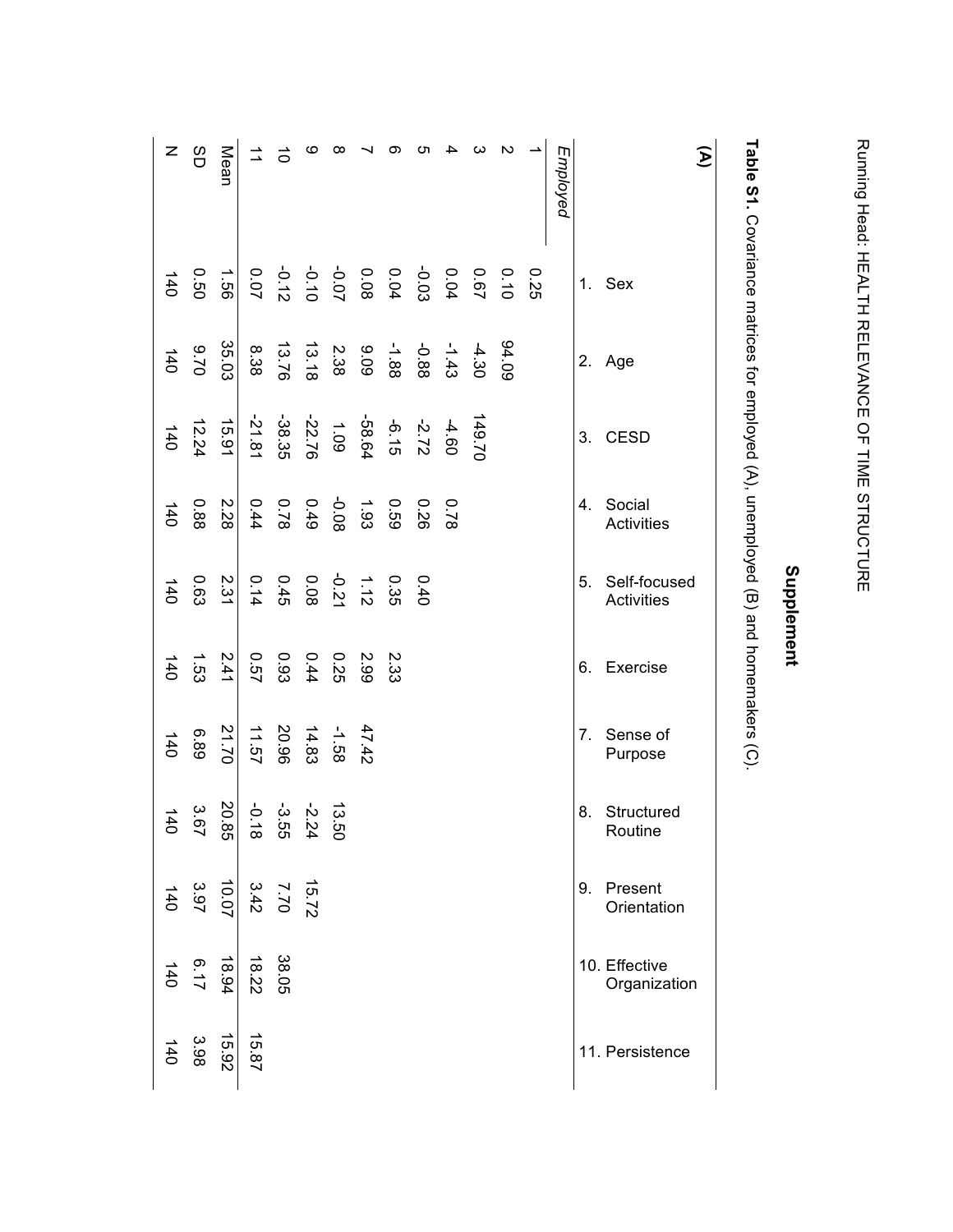| z                     | SD    | Mean  |             |       | $\pmb{\circ}$                                                                        | $\infty$                                                                                                                                                                                                                                                                                                                                             |       | တ | ပာ  |      |        |                    |      | Unemployed |    |                                   |
|-----------------------|-------|-------|-------------|-------|--------------------------------------------------------------------------------------|------------------------------------------------------------------------------------------------------------------------------------------------------------------------------------------------------------------------------------------------------------------------------------------------------------------------------------------------------|-------|---|-----|------|--------|--------------------|------|------------|----|-----------------------------------|
| <b>155</b>            | 09:0  | 1.45  |             |       |                                                                                      |                                                                                                                                                                                                                                                                                                                                                      |       |   |     |      |        |                    | 0.25 |            | 1. | Sex                               |
| $\overrightarrow{55}$ | 11.53 | 33.37 |             |       |                                                                                      | $\frac{1}{2}$<br>$\frac{1}{2}$<br>$\frac{1}{2}$<br>$\frac{1}{2}$<br>$\frac{1}{2}$<br>$\frac{1}{2}$<br>$\frac{1}{2}$<br>$\frac{1}{2}$<br>$\frac{1}{2}$<br>$\frac{1}{2}$<br>$\frac{1}{2}$<br>$\frac{1}{2}$<br>$\frac{1}{2}$<br>$\frac{1}{2}$<br>$\frac{1}{2}$<br>$\frac{1}{2}$<br>$\frac{1}{2}$<br>$\frac{1}{2}$<br>$\frac{1}{2}$<br>$\frac{1}{2}$<br> |       |   |     |      |        | 133.0 <sup>2</sup> |      |            | 2. | Age                               |
| 155                   | 12.97 | 22.39 |             |       |                                                                                      | $\frac{3}{2}$ 80<br>$\frac{3}{2}$ 80<br>$\frac{4}{2}$ 4<br>$\frac{4}{4}$ 4<br>$\frac{4}{9}$ 90<br>$\frac{4}{3}$<br>$\frac{4}{3}$<br>$\frac{4}{9}$<br>$\frac{4}{3}$<br>$\frac{4}{9}$<br>$\frac{4}{3}$<br>$\frac{4}{9}$<br>$\frac{4}{3}$                                                                                                               |       |   |     |      | 168.12 |                    |      |            | 3. | <b>CESD</b>                       |
| <b>155</b>            | 680   | 2.05  |             |       |                                                                                      | 0 2 3 3 4 5 6 7 7 8 9 9 1 4 5 6 7 7 8 9 9 9 1 4 5 6 7 4 5 $\frac{1}{2}$ 6 7 4 5 6 9 9 1 5 4 5 $\frac{1}{2}$                                                                                                                                                                                                                                          |       |   | 870 | 62.0 |        |                    |      |            | 4. | Social<br><b>Activities</b>       |
| 155                   | 0.70  | 2.30  |             |       |                                                                                      |                                                                                                                                                                                                                                                                                                                                                      |       |   |     |      |        |                    |      |            | 5. | Self-focused<br><b>Activities</b> |
| $\overrightarrow{55}$ | 1.55  | 2.10  |             |       |                                                                                      |                                                                                                                                                                                                                                                                                                                                                      |       |   |     |      |        |                    |      |            | 6. | Exercise                          |
| 155                   | 5.51  | 18.24 | 11.27       |       | $6.41$<br>22.46                                                                      | -5.20                                                                                                                                                                                                                                                                                                                                                | 42.40 |   |     |      |        |                    |      |            | 7. | Sense of<br>Purpose               |
| 465                   | 3.65  | 20.35 |             |       | $\frac{13}{3}$ $\frac{3}{4}$ $\frac{3}{1}$ $\frac{3}{8}$ $\frac{3}{1}$ $\frac{3}{4}$ |                                                                                                                                                                                                                                                                                                                                                      |       |   |     |      |        |                    |      |            | 8. | Structured<br>Routine             |
| 155                   | 3.67  | 9.39  | <b>0.52</b> | 4.91  | 13.45                                                                                |                                                                                                                                                                                                                                                                                                                                                      |       |   |     |      |        |                    |      |            | 9. | Present<br>Orientation            |
| $\overrightarrow{55}$ | 5.25  | 14.77 | 11.12       | 27.59 |                                                                                      |                                                                                                                                                                                                                                                                                                                                                      |       |   |     |      |        |                    |      |            |    | 10. Effective<br>Organization     |
| 155                   | 3.88  | 14.14 | 15.07       |       |                                                                                      |                                                                                                                                                                                                                                                                                                                                                      |       |   |     |      |        |                    |      |            |    | 11. Persistence                   |

HEALTH RELEVANCE OF TIME STRUCTURE

HEALTH RELEVANCE OF TIME STRUCTIONE

**(B)**

JM Wolf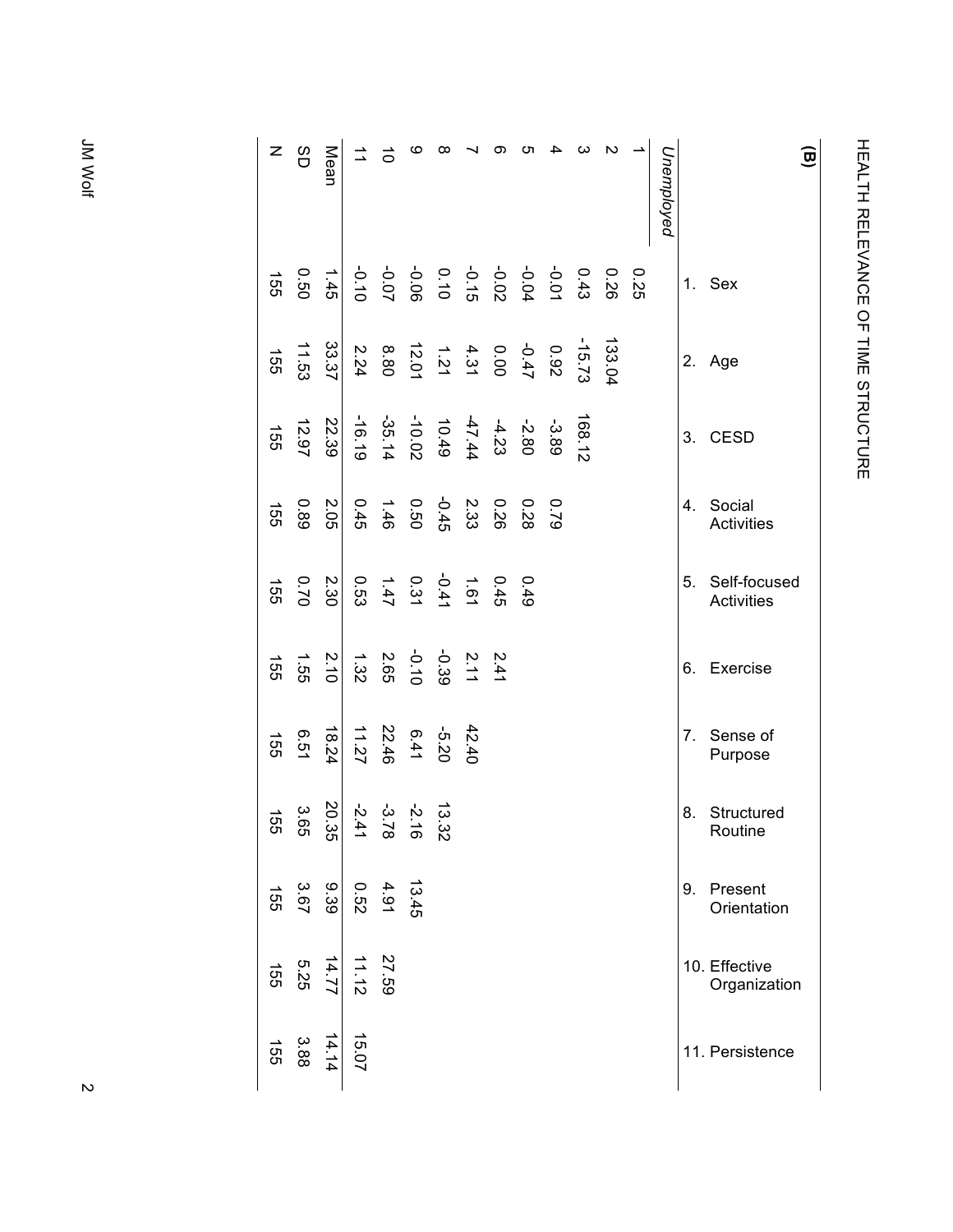| z                     | 8Đ    | Mean       | $\vec{0}$                                                                                                                                                                                                                                                                                                                                                                 | ဖ                                                              | $\infty$                                            |                                                                                                                 | တ     | cл | 4    | ယ    | $\mathbf{v}$ |       | Homemakers |    | <u>ි</u>                          |
|-----------------------|-------|------------|---------------------------------------------------------------------------------------------------------------------------------------------------------------------------------------------------------------------------------------------------------------------------------------------------------------------------------------------------------------------------|----------------------------------------------------------------|-----------------------------------------------------|-----------------------------------------------------------------------------------------------------------------|-------|----|------|------|--------------|-------|------------|----|-----------------------------------|
| $\frac{1}{1}$         | 8.89  |            |                                                                                                                                                                                                                                                                                                                                                                           |                                                                |                                                     |                                                                                                                 |       |    |      |      |              | 79.11 |            | 1. | Age                               |
| $\frac{1}{1}$         | 13.16 | 17.27      |                                                                                                                                                                                                                                                                                                                                                                           |                                                                |                                                     | $\begin{array}{cccc} 173.31 \\ +6.01 \\ +6.49 \\ -10.61 \\ -10.63 \\ -22.57 \\ -22.57 \\ -22.57 \\ \end{array}$ |       |    |      |      |              |       |            | 2. | <b>CESD</b>                       |
| $\overrightarrow{11}$ | 66.0  | 2.61       |                                                                                                                                                                                                                                                                                                                                                                           |                                                                |                                                     | $\begin{array}{ccc} 0.57 & 0.53 \\ 0.33 & 0.28 \\ 0.87 & 0.87 \end{array}$                                      |       |    | 92.0 | 0.98 |              |       |            | 3. | Social<br><b>Activities</b>       |
| $\frac{1}{1}$         | 10.1  | 2.35       |                                                                                                                                                                                                                                                                                                                                                                           |                                                                |                                                     | $1.021$<br>$0.011$<br>$0.011$<br>$0.01$<br>$0.01$<br>$0.00$                                                     |       |    |      |      |              |       |            | 4. | Self-focused<br><b>Activities</b> |
| $\frac{1}{1}$         | 1.55  |            | $\begin{array}{cccc}\n 21 & 4 & 0 & 0 & 4 & 4 \\  -2 & 3 & 0 & 4 & 0 & 4 \\  \hline\n -2 & 0 & 0 & 4 & 0 & 4 \\  \hline\n -2 & 0 & 0 & 4 & 0 & 4 \\  \hline\n -2 & 0 & 0 & 4 & 0 & 4 \\  \hline\n -2 & 0 & 0 & 4 & 0 & 4 \\  \hline\n -2 & 0 & 0 & 4 & 0 & 4 \\  \hline\n -2 & 0 & 0 & 4 & 0 & 4 \\  \hline\n -2 & 0 & 0 & 4 & 0 & 4 \\  \hline\n -2 & 0 & 0 & 4 & 0 & 4$ |                                                                |                                                     |                                                                                                                 |       |    |      |      |              |       |            | 5. | Exercise                          |
| $\overrightarrow{11}$ | 6.73  | 22.37      |                                                                                                                                                                                                                                                                                                                                                                           | $\begin{array}{c} 3.62 \\ 9.90 \\ 2.8.78 \\ 17.82 \end{array}$ |                                                     |                                                                                                                 | 45.26 |    |      |      |              |       |            | 6. | Sense of<br>Purpose               |
| 111                   | 3.68  | 21.31      | -0.25                                                                                                                                                                                                                                                                                                                                                                     |                                                                | $\begin{array}{c} 13.5 \\ 2.09 \\ 0.62 \end{array}$ |                                                                                                                 |       |    |      |      |              |       |            | 7. | Structured<br>Routine             |
|                       | 3.57  | ਠੋ<br>ְיָם | 4.66                                                                                                                                                                                                                                                                                                                                                                      | 7.63                                                           | $\vec{v}$                                           |                                                                                                                 |       |    |      |      |              |       |            | 8. | Present<br>Orientation            |
| $\frac{1}{4}$         | 5.99  | $-55.71$   | 14.63                                                                                                                                                                                                                                                                                                                                                                     | 35.85                                                          |                                                     |                                                                                                                 |       |    |      |      |              |       |            | 9. | Effective<br>Organization         |
| $\frac{1}{1}$         | 4.01  | 15.50      | 16.07                                                                                                                                                                                                                                                                                                                                                                     |                                                                |                                                     |                                                                                                                 |       |    |      |      |              |       |            |    | 10. Persistence                   |

HEALTH RELEVANCE OF TIME STRUCTURE

HEALTH RELEVANCE OF TIME STRUCTIONE

JM Wolf